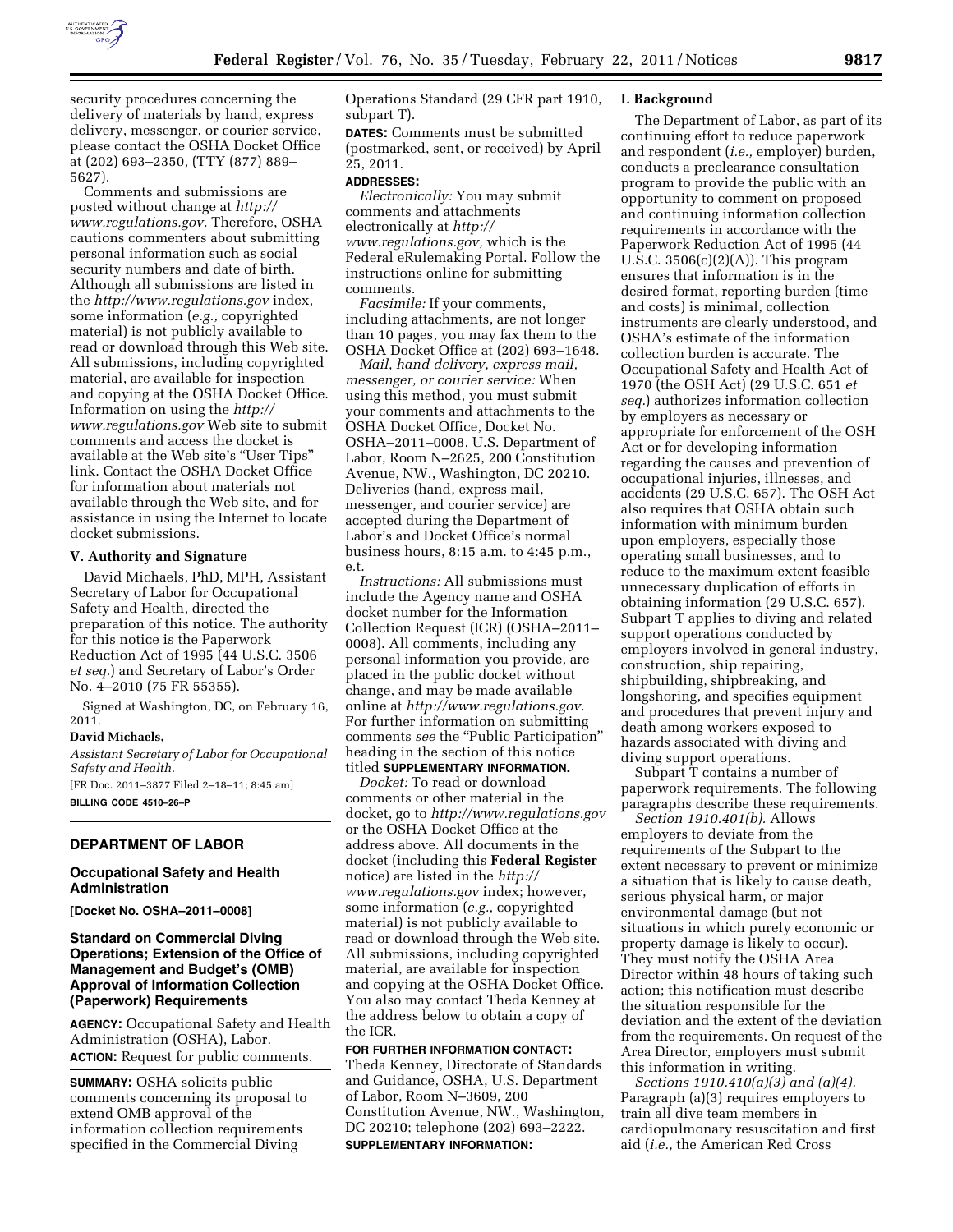standard course or equivalent), while paragraph (a)(4) specifies that employers train dive team members exposed to hyperbaric conditions, or who control exposure of other employees to such conditions, in diving-related physics and physiology.

*Sections 1910.420(a).* Under paragraph (a), employers must develop and maintain a safe practices manual and make it available to each dive team member at the dive location. In addition, for each diving mode used at the dive location, the manual must contain: Safety procedures and checklists for diving operations; assignments and responsibilities of the dive team members; equipment procedures and checklists; and emergency procedures for fire, equipment failures, adverse environmental conditions, and medical illness and injury.

*Section 1910.421(b).* Under this provision, employers are to keep at the dive location a list of telephone or call numbers for the following emergency facilities and services: An operational decompression chamber (if such a chamber is not at the dive location); accessible hospitals; available physicians and means of emergency transportation; and the nearest U.S. Coast Guard Rescue Coordination Center.

*Section 1910.421(f).* Requires employers to brief dive team members on the diving-related tasks they are to perform, safety procedures for the diving mode used at the dive location, any unusual hazards or environmental conditions likely to affect the safety of the diving operation, and any modifications to operating procedures necessitated by the specific diving operation. Before assigning divingrelated tasks, employers must ask each dive team member about their current state of physical fitness, and inform the member about the procedure for reporting physical problems or adverse physiological effects during and after the dive.

*Section 1910.421(h).* If the diving operation occurs in an area capable of supporting marine traffic and occurs from a surface other than a vessel, employers are to display a rigid replica of the international code flag ''A'' that is at least one meter in height so that it is visible from any direction; the employer must illuminate the flag during night diving operations.

*Section 1910.422(e).* Employers must develop and maintain a depth-time profile for each diver that includes, as appropriate, any breathing gas changes or decompression.

*Sections 1910.423(b)(1)(ii) through (b)(2).* Requires the employer to: Instruct the diver to report any physical symptoms or adverse physiological effects, including symptoms of decompression sickness (DCS); advise the diver of the location of a decompression chamber that is ready for use; and alert the diver to the potential hazards of flying after diving. For any dive outside the no-decompression limits, deeper than 100 feet, or that uses mixed gas in the breathing mixture, the employer must also inform the diver to remain awake and in the vicinity of the decompression chamber that is at the dive location for at least one hour after the dive or any decompression or treatment associated with the dive.

*Section 1910.423(d).* Paragraph (d)(1) specifies that employers are to record and maintain the following information for each diving operation: The names of dive-team members; date, time, and location; diving modes used; general description of the tasks performed; an estimate of the underwater and surface conditions; and the maximum depth and bottom time for each diver. In addition, for each dive outside the nodecompression limits, deeper than 100 feet, or that uses mixed gas in the breathing mixture, paragraph (d)(2) requires the employer to record and maintain the following information for each diver: Depth-time and breathing gas profiles; decompression table designation (including any modifications); and elapsed time since the last pressure exposure if less than 24 hours or the repetitive dive designation. Under paragraph (d)(3), if the dive results in DCS symptoms, or the employer suspects that a diver has DCS, the employer must record and maintain a description of the DCS symptoms (including the depth and time of symptom onset) and the results of treatment.

*Section 1910.423(e).* Requires employers to assess each DCS incident by: Investigating and evaluating it based on the recorded information, consideration of the past performance of the decompression profile used, and the diver's individual susceptibility to DCS; taking appropriate corrective action to reduce the probability of a DCS recurrence; and, within 45 days of the DCS incident, preparing a written evaluation of this assessment, including any corrective action taken.

*Sections 1910.430(a), (b)(4), (c)(1)(ii), (c)(3)(i), (f)(3)(ii), and (g)(2). Description of the requirements.* Paragraph (a) contains a general requirement that employers must record by means of tagging or a logging system any work performed on equipment, including any

modifications, repairs, tests, calibrations, or maintenance performed on the equipment. This record is to include a description of the work, the name or initials of the individual who performed the work, and the date they completed the work.

Paragraphs (b)(4) and (c)(1)(iii) require employers to test two specific types of equipment, including, respectively: The output of air compressor systems used to supply breathing air to divers for air purity every six months by means of samples taken at the connection to the distribution system; and breathing-gas hoses at least annually at one and onehalf times their working pressure. Under paragraph (c)(3)(i), employers must mark each umbilical (*i.e.,* separate lines supplying air and communications to a diver, as well as a safety line, tied together in a bundle), beginning at the diver's end, in 10-foot increments for 100 feet, then in 50-foot increments. Paragraph (f)(3)(ii) mandates that employers regularly inspect and maintain mufflers located in intake and exhaust lines on decompression chambers. According to paragraph (g)(2), employers are to test depth gauges using dead-weight testing, or calibrate the gauges against a master reference gauge; such testing or calibration is to occur every six months or if the employer finds a discrepancy larger than two percent of the full scale between any two equivalent gauges. Employers must make a record of the tests, calibrations, inspections, and maintenance performed on the equipment specified by these paragraphs in accordance with section 1910.430(a).

*Sections 1910.440(a)(2) and (b).*  Under paragraph (a)(2) of this provision, employers must record any divingrelated injuries or illnesses that result in a dive-team member remaining in hospital for at least 24 hours. This record is to describe the circumstances of the incident and the extent of any injuries or illnesses.

Paragraph (b) of this provision regulates the availability of the records required by the Subpart, including who has access to these records, the retention periods for various records, and, in some cases, the final disposition of the records. Under paragraph (b)(1), employers must make any record required by the subpart available, on request, for inspection and copying to an OSHA compliance officer or to a representative of the National Institute for Occupational Safety and Health (NIOSH). Paragraph (b)(2) specifies that employers are to provide workers, their designated representatives, and OSHA compliance officers with exposure and